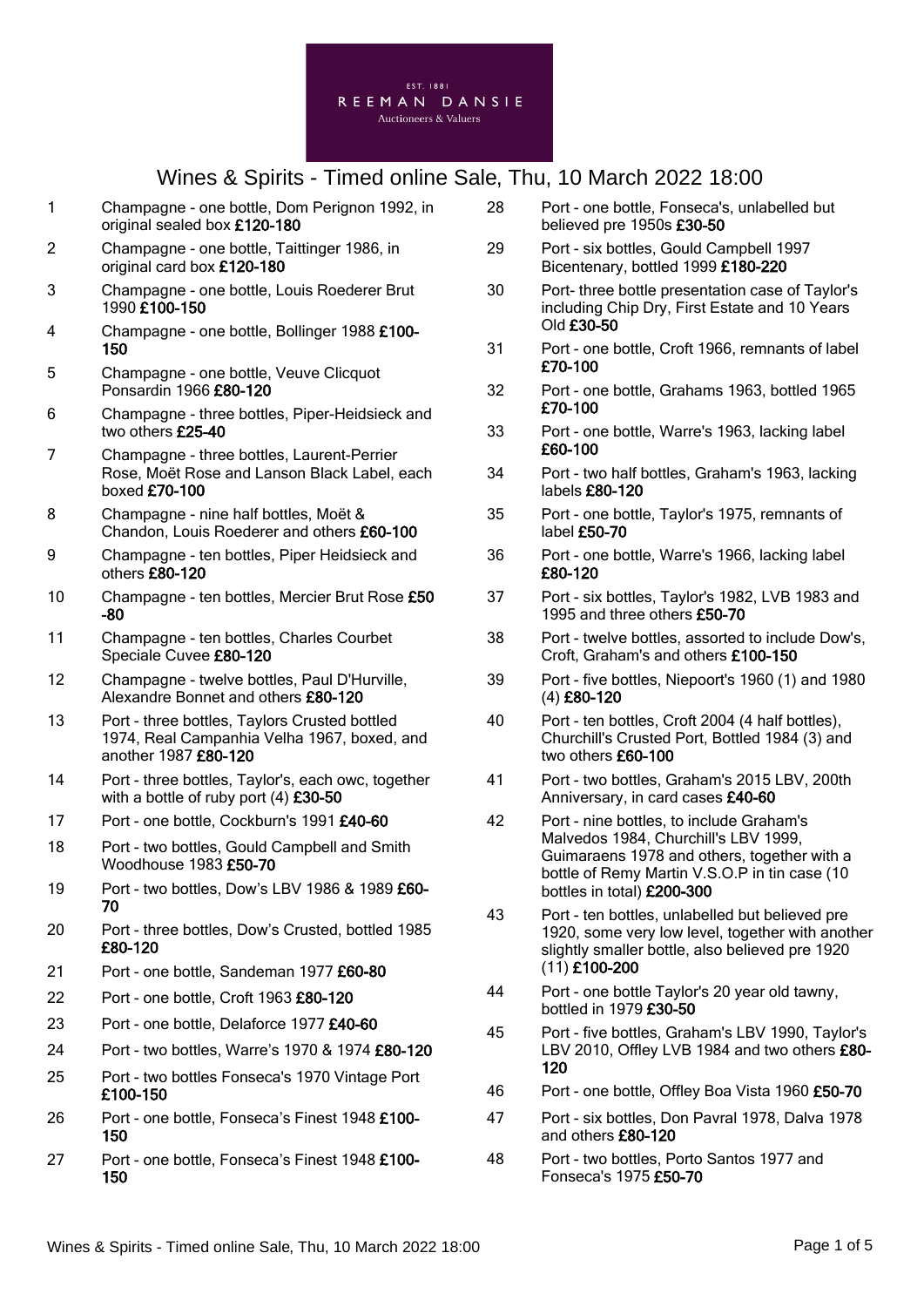

- 49 Madeira one bottle, Rutherford & Miles Old Trinity House £30-50
- 50 Wine one bottle, Chateau Mouton Rothschild 1961 £150-200
- 51 Wine one bottle, Grand Vin de Leoville Saint-Julien 1990 £150-200
- 52 Wine one bottle, Chateau Cheval Blanc St Emilion Grand Cru 1986 £150-200
- 53 Wine four bottles, Ferraton Pere & Fils Ermitage Le Meal 1998, owc £80-120
- 54 Wine one double magnum, Chateau Pavie Macquin Saint Emilion 2005, owc £350-450
- 55 Wine one magnum, Chateau Duhart-Milon 2006 £80-120
- 56 Wine one magnum, Chateau Branaire-Ducru Saint-Julien 2006 £80-120
- 57 Wine six bottles, Chateau Haut Bergey 2005, owc £180-220
- 58 Wine twelve bottles, Hospices De Beaune Volnay Premier Cru General Muteau 2005 £600- 800
- 59 Wine twelve bottles, Chateau d'Armailhac 2009, owc £500-700
- 60 Wine twelve bottles, Chateau Pontet-Canet Pauillac 2008, owc £700-900
- 61 Wine twelve bottles, Chateau Capbern Saint-Estephe 2016, owc £120-180
- 62 Wine ten bottles, Chateau Chantalouette Pomerol 2016, owc £150-200
- 63 Wine ten bottles, Dominique Cornin Macon-Chaintre 2015 £60-100
- 64 Wine ten bottles, Horizon De Lynch Bordeaux 2016 £40-60
- 65 Rose, fifteen bottles, Chateau D'Ollieres 2020, original card boxes £120-180
- 66 Wine five bottles, Hofstatt Pinot Bianco 2015 £30-50
- 67 Wine five bottles, Domaine De Chevalier Leognan Blanc 2004, owc £100-150
- 68 Wine five bottles, Chateau Capbern Saint-Estephe 2016 £50-70
- 69 Wine six bottles, Chateau Croix de Labrie Saint Emilion Grand Cru 1992, owc £150-200
- 70 Wine, one double magnum, Marques De Riscal Rioja 1999, in original card box £60-100
- 71 Wine one double magnum, Torbreck 2004, owc £350-450
- 72 Wine one bottle, Chateau Lafite Rothschild 1953 £200-300
- 73 Sauternes three bottles, Chateau Climens 1947 and 1953 (2) £150-200
- 74 Sauternes four half bottles, Chateau Suduiraut 1962, original wrapping and owc £200-300
- 75 Sauternes four half bottles, Chateau Suduiraut 1962, original wrapping £200-300
- 76 Sauternes one bottle, Baron Philippe De Rothschild 1986 £30-50
- 77 Sauternes five half bottles, Rieussec 1978, 1981 (2) and 1983 (2), one lacking label £100- 150
- 78 Sauternes two half bottles, Chateau Filhot 1976 and 2001 £50-70
- 79 Wine six bottles, 2009 Saint Romain Blanc, Domaine Billard, Burgundy - packed 6x75cl £75- 100
- 80 Wine six bottles, 2009 Saint Romain Blanc, Domaine Billard, Burgundy - packed 6x75cl £75-100
- 81 Wine six bottles, 2009 Saint Romain Blanc, Domaine Billard, Burgundy - packed 6x75cl £75- 100
- 82 Wine six bottles, 2009 Saint Romain Blanc, Domaine Billard, Burgundy - packed 6x75cl £75- 100
- 83 Wine six bottles, 2009 Saint Romain Blanc, Domaine Billard, Burgundy - packed 6x75cl £75- 100
- 84 Wine six bottles, 2009 Saint Romain Blanc, Domaine Billard, Burgundy - packed 6x75cl £75- 100
- 85 Wine six bottles, 2009 Hautes Cotes de Beaune Blanc, Domaine Billard, Burgundy packed 6x75cl. £85-100
- 86 Wine six bottles, 2009 Hautes Cotes de Beaune Blanc, Domaine Billard, Burgundy packed 6x75cl. £85-100
- 87 Wine six bottles, 2009 Hautes Cotes de Beaune Blanc, Domaine Billard, Burgundy packed 6x75cl. £85-100
- 88 Wine six bottles, 2009 Hautes Cotes de Beaune Blanc, Domaine Billard, Burgundy packed 6x75cl. £85-100
- 89 Wine six bottles, 2009 Hautes Cotes de Beaune Blanc, Domaine Billard, Burgundy packed 6x75cl. £85-100
- 90 Wine six bottles, 2009 Hautes Cotes de Beaune Blanc, Domaine Billard, Burgundy packed 6x75cl. £85-100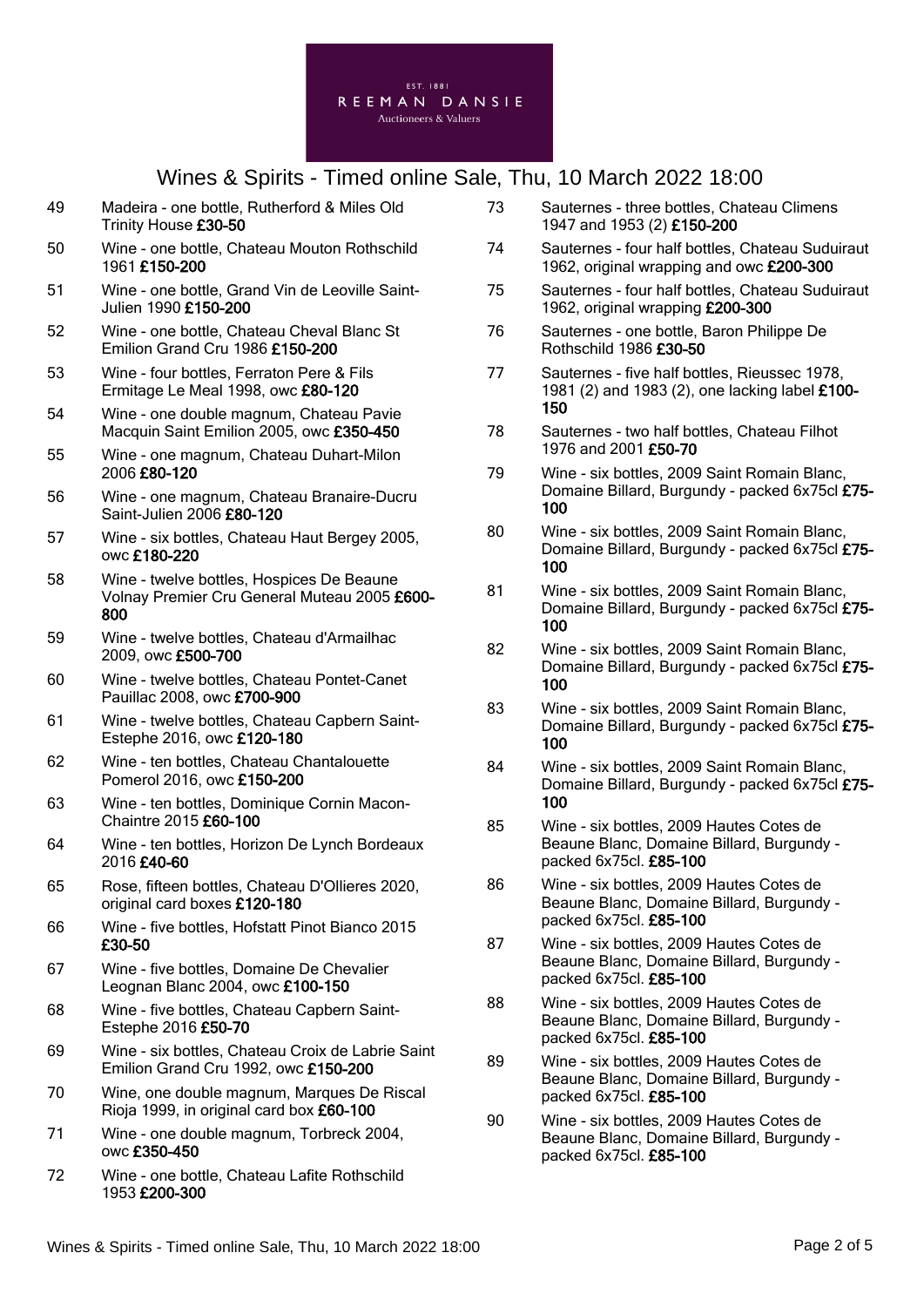

- 91 Wine twelve bottles, 2009 Hautes Cotes de Beaune Blanc, Domaine Billard, Burgundy packed 6x75cl. £170-200
- 92 Wine twelve bottles, 2009 Hautes Cotes de Beaune Blanc, Domaine Billard, Burgundy packed 6x75cl. £170-200
- 93 Wine twelve bottles, 2009 Hautes Cotes de Beaune Blanc, Domaine Billard, Burgundy packed 6x75cl. £170-200
- 94 Wine twelve bottles, 2010 Chateauneuf-du-Pape, Domaine Juliette Avril, Rhone - packed 12x75cl. £220-280
- 95 Wine twelve bottles, 2010 Chateauneuf-du-Pape, Domaine Juliette Avril, Rhone - packed 12x75cl. £220-280
- 96 Wine twelve bottles, 2010 Chateauneuf-du-Pape, Domaine Juliette Avril, Rhone - packed 12x75cl. £220-280
- 97 Wine twelve bottles, 2010 Chateauneuf-du-Pape, Domaine Juliette Avril, Rhone - packed 12x75cl. £220-280
- 98 Wine four bottles, Saint Julien 2004, St Emilion 2001, Rothschild Bordeaux 2000 and Vosne-Romanée 1994 £120-180
- 99 Wine six bottles, Chateau Troplong Mondot Saint-Emilion Grand Cru 2001 £250-350
- 100 Wine four bottles, Chateau Tour St Bonnet 2005 £40-60
- 101 Wine four bottles, Chateau Musar 2004, 2005, 2008 and 2009 £80-120
- 102 Wine one magnum, Chateau De Camensac 1969 £60-100
- 103 Wine one magnum, Chateau Picourneau 1995 £30-50
- 104 Wine two bottles, Chateau Gruaud Larose 1982 £250-350
- 105 Wine four bottles, Chateauneuf-du-Pape Vieux Telegraphe 1996 (1) and 1999 (2) and Domaine Bois De Boursan 2001 £70-100
- 106 Wine six bottles, Chateau Caronne Sainte Gemme 2000, Sarget De Gruaud-Larose 1999 (2), Chateau Potensac 2001, Chateau Phoebus 2004 and Faiveley Mercurey £100-150
- 107 Wine four bottles, Chateau Monbazillac 2005 £50-80
- 108 Wine four bottles, Chateau Bastor-Lamontagne Sauternes 2001, Chateau Jolys Jurancon 2004 and Chateau le Fage Monbazilac 2007 (2) £60- 100
- 109 Wine four half bottles, Chateau Coutet Sauternes 2003 (3) and Chateau Roumieu Sauternes 2005 £50-80
- 110 Two bottles, Blo. Nardini Aquavite, 50% £30-50
- 111 Wine two bottles, Chateau Mont-Roc Sainte Croix du Mont and Chateau du Bloy 1981 £30- 50
- 112 Wine two magnums, Chateau Batailley Grand Cru Classe Pauillac 1978 £150-200
- 113 Wine one magnum, Chateau La Lagune Haut-Medoc 1972 £30-50
- 114 Wine two magnums, Clos Du Clocher Pomerol 1995 £40-60
- 115 Wine five bottles, Chateau D'Issan Margaux 1985 £100-150
- 116 Wine two bottles, Cote-Rotie Tardieu Laurent 2000 £50-70
- 117 Wine two bottles, Chateau Trotanoy Pomerol 1992 £60-100
- 118 Wine one bottle, Chateau Margaux 1997 £100-150
- 119 Wine two bottles, Le Bahans Du Chateau Haut-Briton 1995 £80-120
- 120 Wine one bottle, Le Second Vin De Mouton Rothschild 1993 £40-60
- 121 Wine four bottles, Chateau Lascombes Margaux 1990 (2) and Chateau Le Bon Pasteur Pomerol 1994 £70-100
- 122 Sauternes two half bottles, Chateau Climens 1er Cru 1990 £40-60
- 123 Sauternes, six half bottles, Chateau Lafaurie-Peyraguey 2003 £60-100
- 124 Sauternes two bottles, Chateau Climens 1961 £150-200
- 125 Sauternes six bottles, Chateau Bastor Lamontagne 1964 £150-250
- 126 Wine six bottles, Chateau La Tour Bicheau Graves Supérieures 1964 £120-180
- 127 Wine one bottle, Chateau Canon Grand Cru St. Emilion, almost certainly 1929 £60-100
- 128 Sherry nine half bottles, Harvey's Bristol Reserve, bottled 1993 £50-80
- 129 Wine three bottles, Tonhwa Cabernet Dry Red Wine, in wooden cases £50-70
- 130 Eight bottles, magnum of Chateau Crusquet Sabourin 1986, Barolo 1961 and others £60-80
- 131 One bottle, Kweichow Moutai 2009, in original box with two glasses £200-300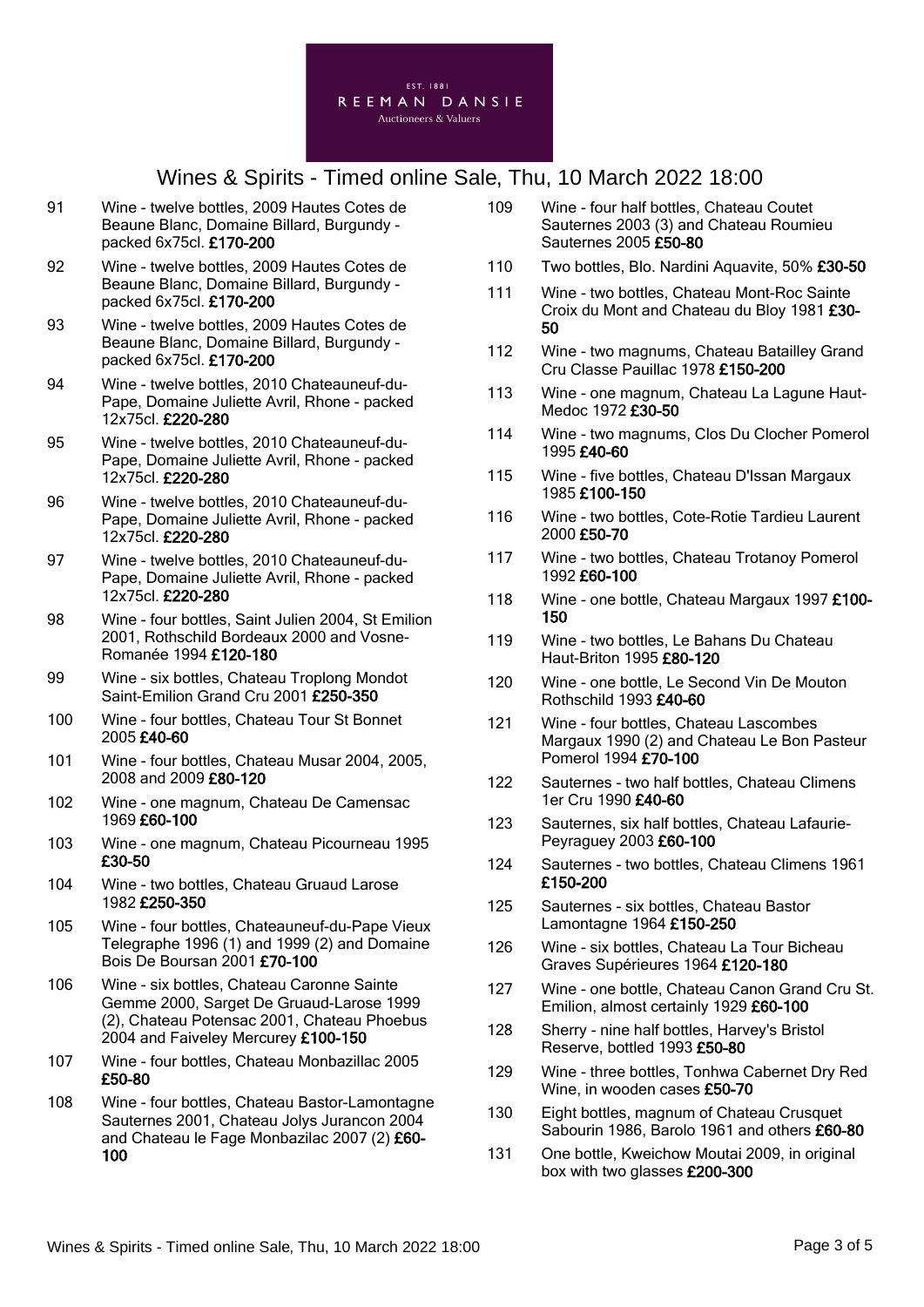

- 132 Six bottles, Chinese wines and liquors, each boxed £100-150
- 133 Whisky one bottle, Highland Park 30 year old, in original wooden case £500-700
- 134 Whisky one bottle, Highland Park 25 year old, in original packaging £300-500
- 135 Whisky two bottles, Johnnie Walker Black Label and Glenfiddich, both litre bottles, in original boxes, together with a bottle of Southern Comfort (3) £40-60
- 136 Whisky three bottles, Talisker 10 years old, each boxed £50-80
- 137 Whisky one bottle, White Horse Cellar, No.5620840 £200-300
- 138 Whisky one bottle, Dufftown Glenlivet 8 Years Old, in original tube £50-70
- 139 Whisky one bottle, Dailuaine 16 years Old £50- 70
- 140 Whisky one bottle, The Famous Grouse Malt Whisky 1992, in original tube £50-70
- 141 Whisky one bottle, George & J. G. Smith's 15 Year Old Glenlivet Whisky, bottled by Gordon & Macphail £100-150
- 142 Whisky three bottles, Glenfiddich, in original boxes £40-60
- 143 Whisky three bottles, Glenfiddich 12 year old Special Reserve and two others, each boxed £60-100
- 144 Whisky ten bottles, Glenfiddich, Cardu, Glenkinchie and others £150-200
- 145 Whisky nine bottles, Glenfiddich Clan Sinclair, Grant's, Bells and others £150-200
- 146 Whisky seven bottles, Glenmorangie, Bunnahabhain, Johnnie Walker and others, (five boxed) £100-150
- 147 Two bottles, Kummel Wolfschmidt and one bottle 1972 Volnay Pierre Picard (3) £50-80
- 148 Rum, one bottle, The Pusser's Admiral Lord Nelson Ships Decanter, 1 litre £50-70
- 149 Rum, two bottles, The Pusser's Admiral Lord Nelson Ships Decanter, 1 litre and bottle of Khukri Coronation rum, boxed £50-70
- 150 Liqueur one bottle, Chartreuse £50-70
- 151 Liqueur one bottle, Benedictine, 43%, in original box £30-50
- 152 Cognac one bottle, Martell Medaillon V.S.O.P., in original card box £50-70
- 153 Cognac five bottles, Salignac Napoleon, Martell and three other bottles £50-70
- 154 Cognac seven bottles, Remy Martin and others £50-70
- 155 Whisky one bottle, Lagavulin Single Islay Malt Whisky 16 years old £150-200
- 156 Whisky one bottle, Tullibardine 10 years old £40-60
- 157 Whisky one bottle, Longmorn 15 year old, in card box £60-100
- 158 Cognac one bottle, Hennessy X.O, boxed £50- 70
- 159 Cognac one bottle, Remy Martin XO, boxed £50-70
- 160 Two bottles, Chabot Extra Armagnac and Camus Cognac Special Reserve, both boxed £50-70
- 161 Whisky one bottle, The Macallan 12 year old, 1 litre, boxed £500-700
- 162 Whisky one bottle, Cardhu 12 years old, 1 litre, boxed £50-70
- 163 Whisky four bottles, White Horse, Grants, White and Mackay and Haig, each 1 litre bottles £100-150
- 164 Whisky four bottles, Glemorangie Ten years old, Glenfiddich, Johnnie Walker Red Label and Teachers, three boxed £100-150
- 165 Cognac three bottles, Hine V.S.O.P., Courvoisier V.S.O.P (2), a bottle of Grand Armagnac Janneau, each boxed and a bottle of Absolut Vodka (5) £120-180
- 166 Two bottles, Cuvee Commodore Champagne, boxed and Bell's Whisky Royal Decanter Princess Beatrice, boxed £40-60
- 167 Collection of novelty alcoholic miniatures, two boxed sets of miniature Grant's and Bowmore whisky and a bottle of Amaretto £50-70
- 168 Whisky one bottle, Bowmore Glasgow Garden Festival 1988, aged 15 years, Single Malt Scotch Whisky 75cl, 40% volume, white ceramic flagon with stopper, boxed £250-300
- 169 Twenty three bottles, various red and white wines, mostly French, various vintages, together with a 1.5 litre bottle of vodka £100-150
- 170 Box of alcohol miniatures and other alcohol £30-40
- 171 Champagne three bottles, half bottle of Duminy & Co. 1941, Moët & Chandon Rose 1983 and Renaudin, Bollinger & Co £60-80